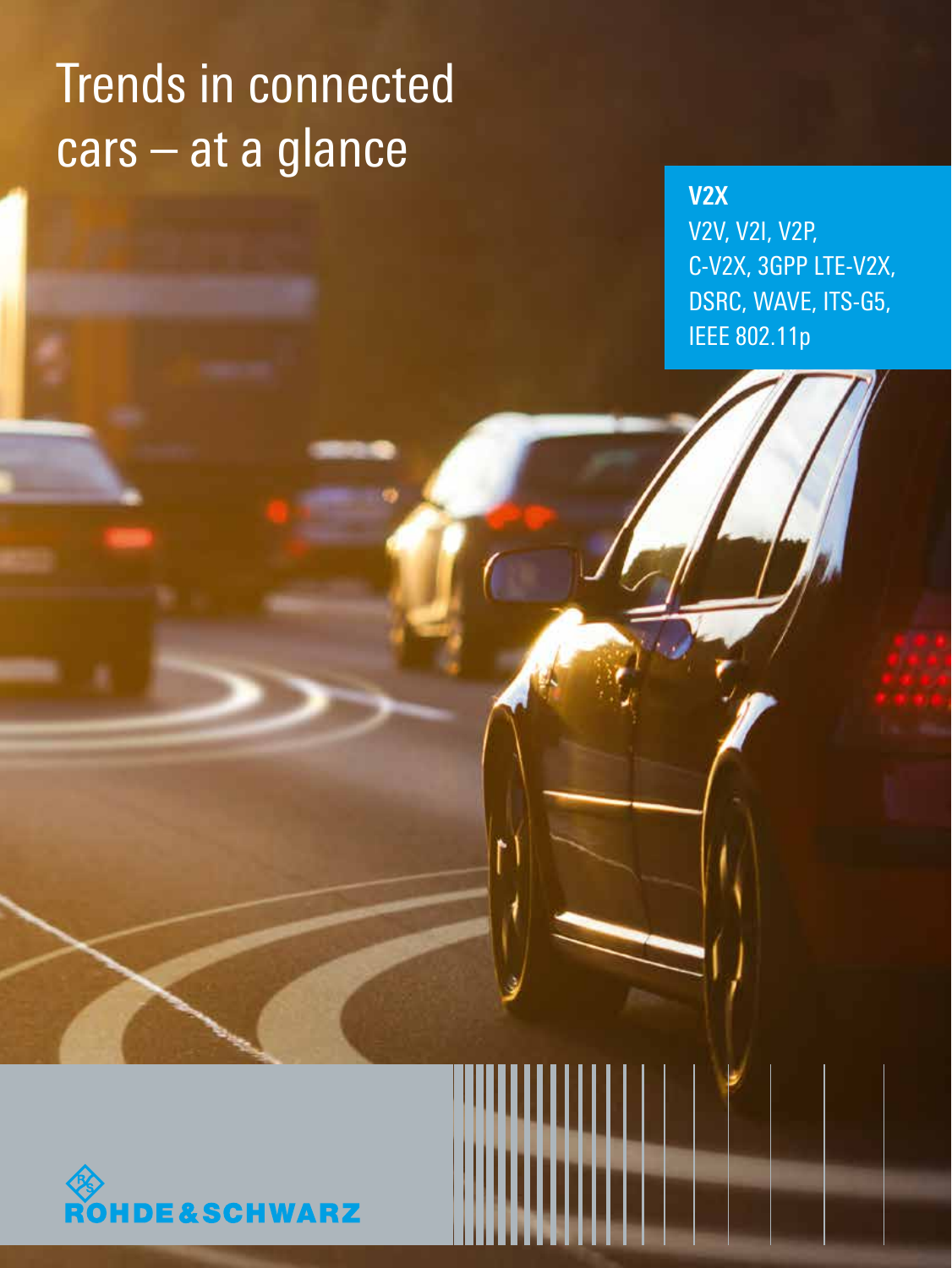**Vehicle-to-Pedestrian (V2P)**

Message exchange between vehicles and vulnerable road users encompassing e.g. pedestrian, cyclist etc. holds the promise of reduced road fatalities and serious injuries.

**Vehicle-to-Vehicle (V2V)**

Vehicles exchange messages to achieve cooperative awareness, to warn about road hazardous conditions and to improve driver assistance systems.

#### **Vehicle-to-Network (V2N)**

Communications with backend systems establish automotive specific services like precise navigation maps and software updates, offer access to almost unlimited internet based applications.



#### **Global Navigation Satellite System (GNSS)**

High accuracy positioning is essential for almost all V2X services.

#### **Vehicle-to-Infrastructure (V2I)**

Road infrastructure e.g. traffic lights, road signs provides information for traffic and speed management. Specific infrastructure offers additional services like parking management and road toll collection.

# What's coming

We are on the verge of a new generation of mobility. Development of highly or fully automated vehicles holds the promise of extremely high travel convenience and safety for vehicle users. To allow drivers to devote their full attention to other activities while underway, the vehicle must always be able to interpret the traffic situation and predict how it will develop. Current advanced driver assistant systems (ADAS) are based on a wide variety of sensors, but in the future, communications technology will play a role in the

overall system and provide essential support for traffic situation analysis. The current practice of reacting to the behavior of other traffic participants can develop into a complete understanding of their intentions and further cooperation between traffic participants. Systems for vehicle-to-everything (V2X) networking are a basic prerequisite for this. All over the world, the industry now recognizes the importance of communications technology.

# Your challenge ...

The challenges in the development of an overall system between different industry domains are manifold. It is still unclear whether the main driver for the adoption of V2X technology will be the market itself or provided by legislation, extending as far as the legally prescribed introduction of specific V2X technology. The basis for this development has been established by the allocation of a frequency band at 5.9 GHz for intelligent transportation systems (ITS). Communications technology is transitioning from an optional to a mandatory component of vehicle technology. We support the industry with suitable V2X measurement solutions for bringing radio components to commercial maturity, in accordance with the current high standards of the automobile industry.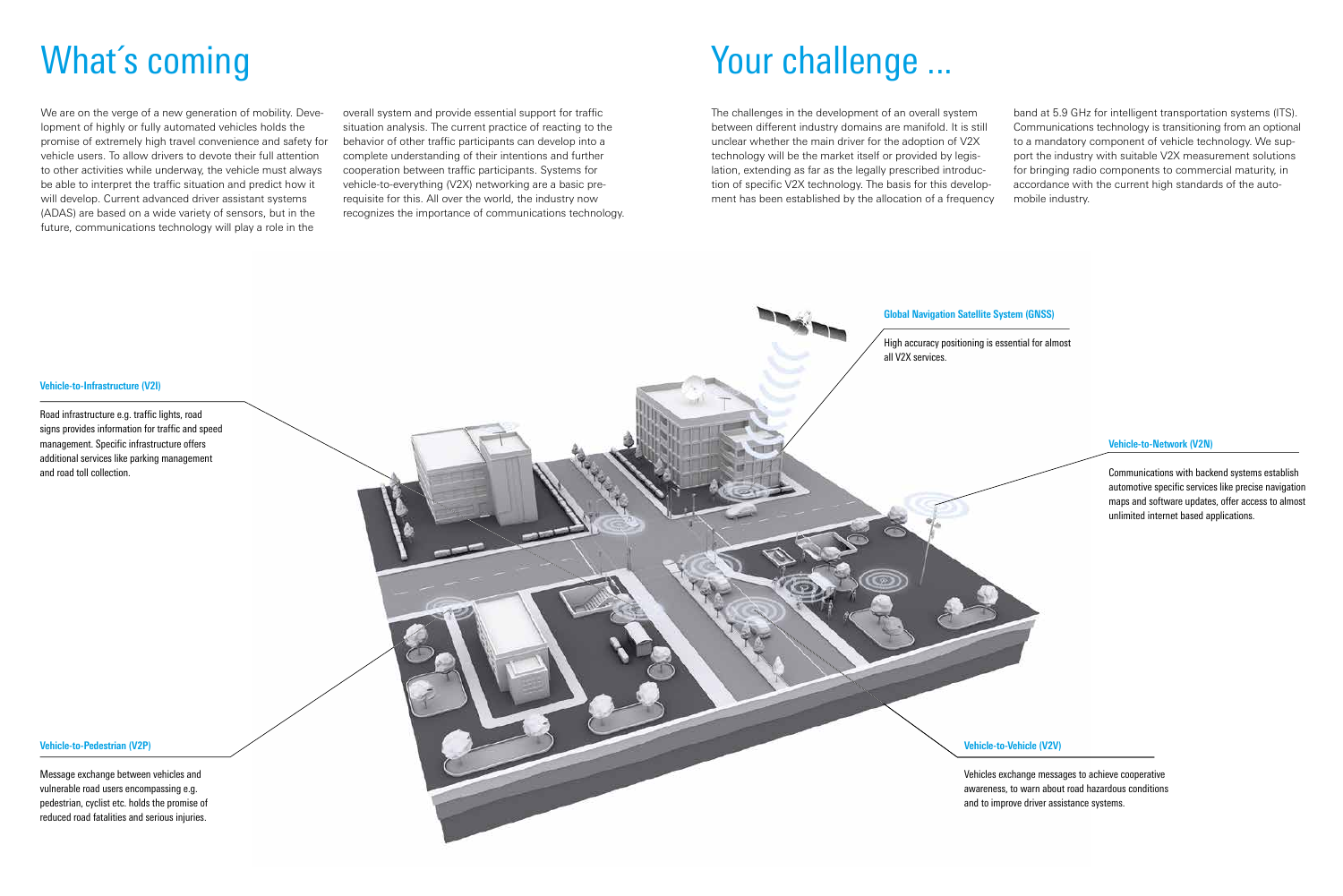# A tale of two important technologies: 802.11p and LTE-V

## **Dedicated short-range communications (DSRC) based on IEEE 802.11p**

The IEEE 802.11p amendment was ratified in 2010. This standard for the wireless access protocols of the physical layer (PHY) and the medium access control (MAC) layer forms the basis for wireless access in vehicular environments (WAVE) in the USA and the intelligent transportation system at 5.9 GHz (ITS-G5) in Europe. Based on the internationally accepted WLAN protocols, IEEE 802.11p provides a wireless standard for V2X communications that is specifically adapted to the needs of the automobile industry for deployment in a highly dynamic environment. By employing fully distributed wireless coordination of channel access, this standard meets the automobile industry's demand for wireless network operation without a central coordinator by means of ad-hoc networks. The combination of orthogonal frequency division multiple access (OFDM) and expanded subcarrier spacing for easier compensation of Doppler shifts means the IEEE 802.11p standard is technically ideally sound for V2X communications.

**Cellular V2X based on 3GPP LTE-V2X Release 14** Publication of Release 14 in 2016 by 3GPP, the standardization organization for mobile telecommunications systems around the world, laid the foundation for the wide-ranging development of cellular V2X (C-V2X) communications. The specific wireless protocols for deviceto-device (D2D) communications in Release 12 have been fundamentally extended to fulfill the diverse requirements of V2X communications. The previously centralized coordination of mobile telecommunications networks is now complemented by ad-hoc communications. The fully selfcoordinated C-V2X Mode 4 is specified as the completely cellular alternative to WLAN-based IEEE 802.11p.

Furthermore, LTE-V2X offers the coordinated Mode 3, which combines the advantages of a centrally coordinated mobile telecommunications network with those of direct vehicle-to-vehicle communications. In addition, C-V2X communications after Release 14 can be implemented just as completely via a centralized mobile telecommunications network, similar to current cell phone services. The 3GPP intends to further develop LTE-V2X into a 5G New Radio (5G NR) V2X. Currently, Release 15 LTE-based extensions are discussed in 3GPP. OFDMA, in combination with the TDMA and FDMA multiple access methods, enables efficient allocation of radio resources, taking into account time and frequency-dependent changes in the wireless channel. Among other things, the "resource pool" concept allows the coexistence of LTE V2X and 5G NR V2X in the same frequency band. Overall, the 3GPP technology is ideally suited to V2X communications, as it provides a uniform concept for vehicle networking, with a strong ecosystem and technological evolution.



**Download our new App card and new white paper, please see www.rohde-schwarz.com/v2x**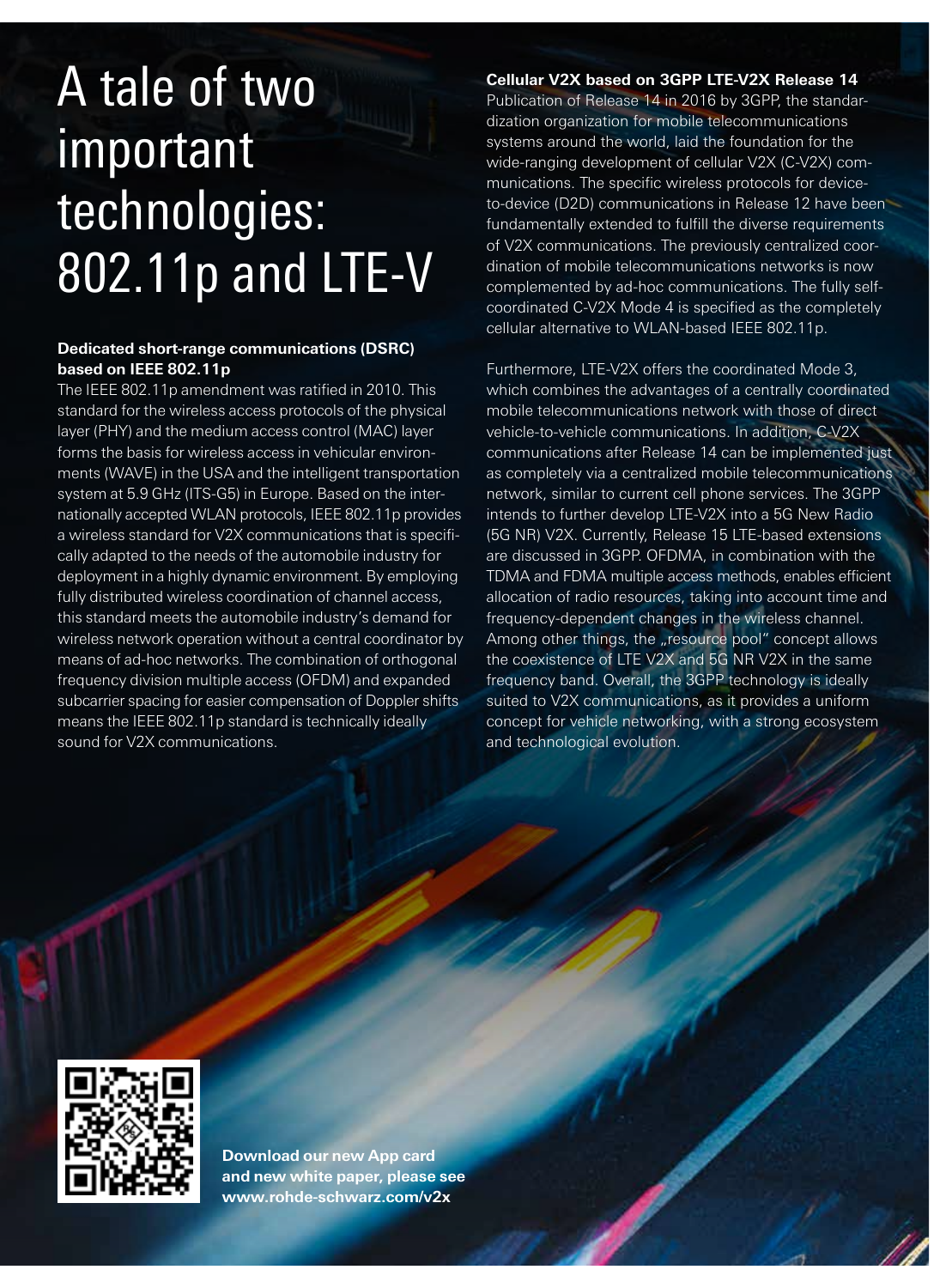# Testing the physical layer

### **Conformance testing**

The physical layer of 802.11p is based on the 802.11a standard and specifies 5, 10 and 20 MHz bandwidths. The 5 MHz and 10 MHz bandwidths can be achieved by using a reduced clock / sampling rate. 802.11a uses the full clocked mode with 20 MHz bandwidth while 802.11p uses the half clocked mode with 10 MHz bandwidth. Regardless of the bandwidth, the FFT size is 64 and the number of subcarriers is 52 (48 data subcarriers and 4 pilot subcarriers). There are two important changes to the TX and RX specifications to support 11p/ITS- a much stricter spectrum mask and stricter adjacent and non-adjacent channel rejection requirements.

### **For more information:**

www.rohde-schwarz.com/v2x\_conformance

For WLAN 802.11p, the R&S®TS-ITS100 RF test system contains the complete package of test cases for Europe (ETSI EN 302 571), USA (IEEE 802.11-2012) and Japan (TELEC T257 and ARIB STD-T109).

### **Benefits**

- **Fully automated RF test solution**
- Reproducible test results
- RF filter for out-of-band test cases included in OSP-ITS
- R&D benefits:
	- Many parameters can be changed for each test case individually
	- Easy to use R&S®Contest GUI
	- Extensive test, report and analysis functionalities

### **For more information:**

www.rohde-schwarz.com/automotive

The R&S® TS-ITS100 is an integrated test system for testing IEEE 802.11p conformity and the performance of user equipment.



#### **Testing transmitter accuracy**

Transmitter measurements are important in a wireless communication system. Some measurements verify that the signal at transmission will be what a receiver would expect to see (ignoring degradations that will occur due to fading, noise, etc.) and to verify that the signal will not interfere with devices operating in adjacent spectral bands. For safety critical systems like 11p these tests become even more important.

Transmitter tests can be divided into two main categories: modulation accuracy and spectrum quality. Spectrum quality would include, for example, spectrum mask, spurious emissions, and occupied bandwidth. Modulation accuracy tests would include, for example, EVM, spectral flatness, and center frequency leakage. Fortunately, modern signal spectrum analyzers, such as the R&S®FSW and R&S®FSV using the R&S®FSx-K91p option, are able to perform these measurements quickly and easily. The R&S®FSx-K91p option automatically detects the signal bandwidth and modulation type. This way a mixed signal configuration can be analyzed.

### **Benefits**

- Frequency range from 2 Hz to 8/13.6/26.5/43.5/50/67/85/ 90 GHz (with external harmonic mixers from Rohde&Schwarz up to 500 GHz)
- Low phase noise of –137 dBc (1 Hz) at 10 kHz offset (1 GHz carrier)
- Real-time analysis up to 512 MHz bandwidth
- High-resolution 12.1" (31 cm) touchscreen for convenient operation
- Multiple measurement applications can be run and displayed in parallel

R&S®FSW Signal and Spectrum Analyzer Setting standards in RF performance and usability.

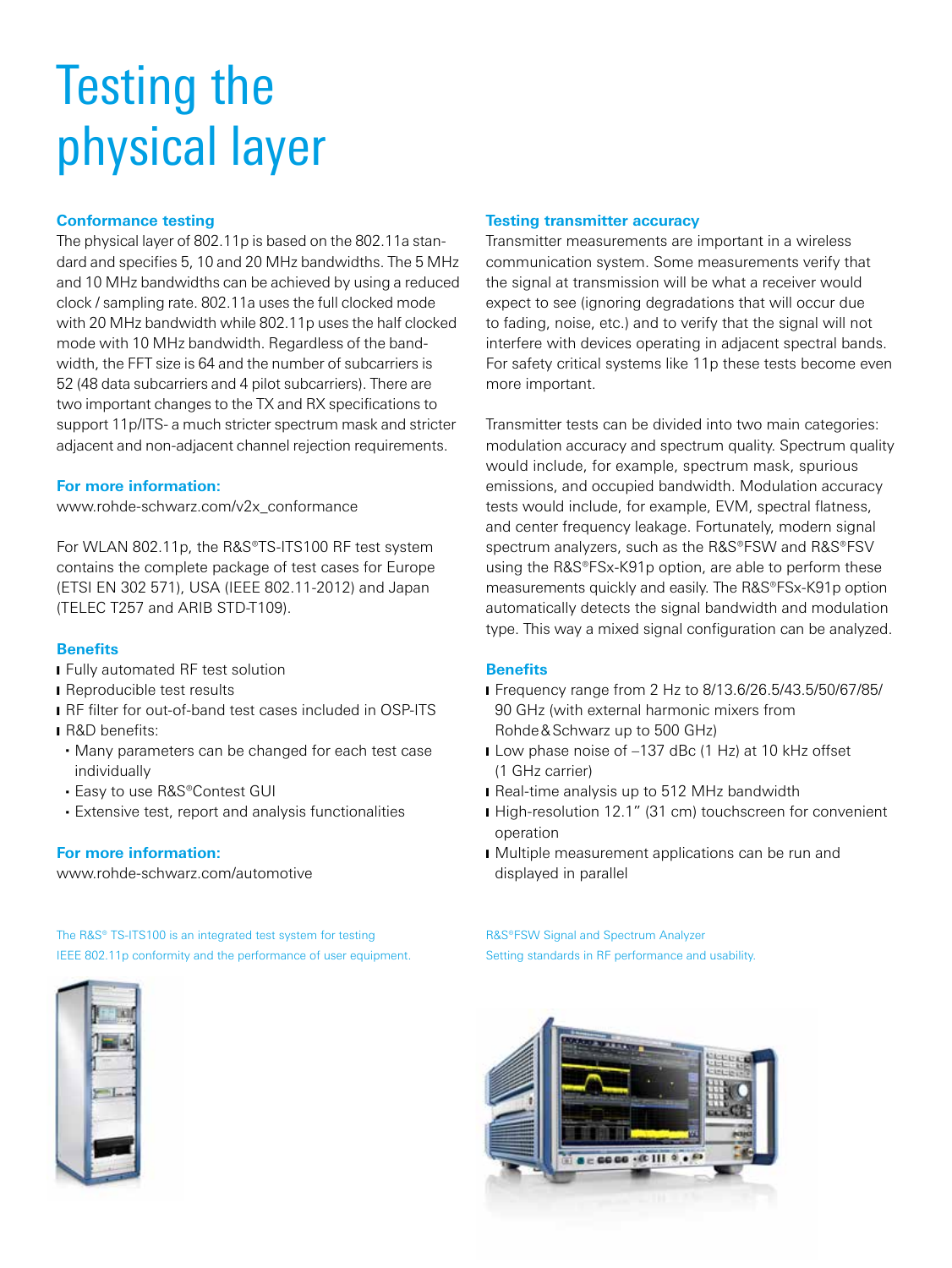# Testing in varying conditions

#### **Reproducible receiver tests under fading conditions**

In car-to-car communications scenarios, fading is always present and has an enormous impact on the received signal. To ensure a good wireless link, receivers must be able to detect signals such as IEEE 802.11p even under the worst conditions, e.g. low signal-to-noise ratio (SNR), poor error vector magnitude (EVM) and heavy fading.

The R&S®SMW200A vector signal generator lets you perform the most accurate and reproducible receiver tests under car-to-car fading conditions. The required car-to-car radio channel models have been extracted from real field trials and specified by the CAR 2 CAR Communication Consortium. Now it is possible to verify receiver performance under controlled conditions in the lab.

#### **Benefits**

- Supports all five car-to-car radio channel models
- Brings real-world, car-to-car radio channels to the lab
- Lets you create reproducible receiver test cases under controlled fading conditions in car-to-car communications scenarios
- **■** Simplifies signal generation under car-to-car fading conditions
- Allows engineers to fully focus on receiver testing

### **Download our App card:**

www.rohde-schwarz.com/v2x-receivertesting

#### **Powerful protocol testing of C-V2X 3GPP Rel. 14**

The LTE based version of vehicle-to-vehicle communications builds upon the device-to-device features of release 12 with improved handling of high speed fading through an increased number of reference signals and support for high density environments by using new transmission structures and more efficient resource allocation. There is support for out of coverage mode with synchronization of the vehicles using the existing GNSS satellite signals, and in network mode, which takes advantage of the existing LTE network.

All of these new features need testing, for example, how well does your receiver work when there are hundreds of other signals present?

With the R&S®CMW500 3GPP Release 14 LTE-V2X test package it is possible to modify a number of sidelink parameters and to verify successful V2X IP Data transmission from the DUT over the PC5 interface.

#### **Benefits**

- Sidelink TM4 according to 3GPP Rel.14 (only PSCCH, PSSCH)
- I out-of-coverage operation with GNSS synchronization
- PC5 communication, only
- **I** Sidelink and GNSS-Simulation controlled via MLAPI test scenario
- ❙ MLAPI test scenario package: R&S®CMW-KU514 – LTE Rel.-14 V2X TM4 out of coverage
- **R&S®CMW as SyncRefUE with PSSS, SSSS, MIB-SL-V2X** planned

R&S®SMW200A Vector Signal Generator The fine art of signal generation.



The R&S®CMW500 and the R&S®SMBV100A are your solution for testing C-V2X.

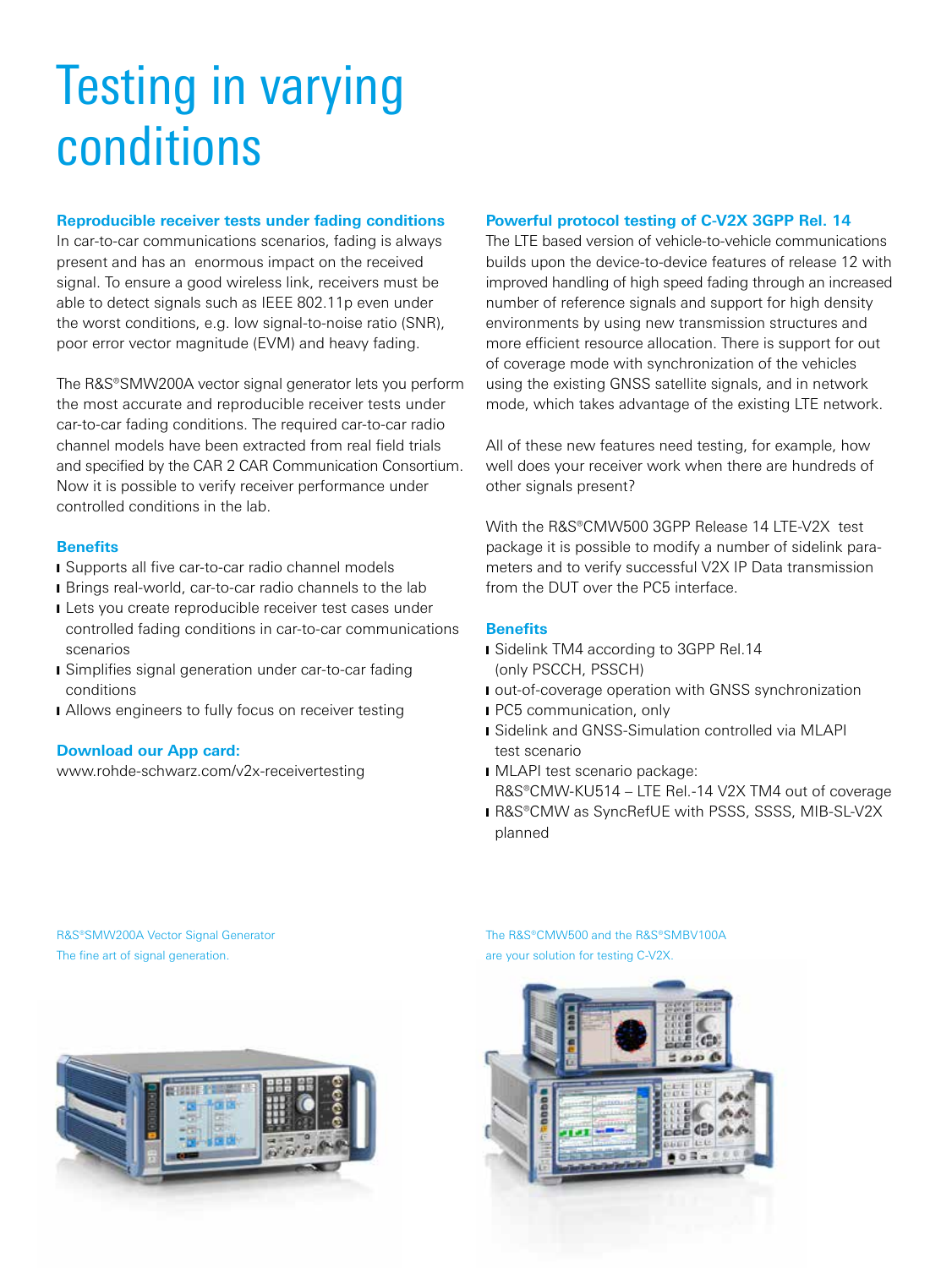# Accuracy and repeatability

### **High accuracy positioning with GNSS simulation**

Whether you are simulating a very accurate position for the V2X basic safety messages (BSM) or a precise synchronization signal for out-of-network communication in C-V2X, GNSS simulation is important.

Typical tests include the determination of the receiver's time to first fix, acquisition and tracking sensitivity, reacquisition time and its ability to provide an accurate positioning solution. Such location accuracy tests are typically performed assuming a static or a moving receiver. In addition to these standard tests, it is often required to test the receiver's performance under special conditions or in dedicated environments such as interference or multipath environments or under the influence of atmospheric effects and dynamic stress.

### **Benefits**

- Support of GPS, Glonass, BeiDou, Galileo, SBAS and QZSS, including GPS P-Code
- Signal generation in the L1 and L2 frequency bands for up to 24 satellites

### **Powerful solutions production test**

Today's production lines for wireless services require an optimal combination of flexibility, performance and capacity utilization. As the leading supplier of T&M equipment for the production of wireless devices, Rohde & Schwarz meets these stringent requirements with the R&S®CMW platform. The R&S®CMW500 wideband radio communication tester and the R&S®CMW100 communication manufacturing test set are ideal for use in production.

The R&S®CMW500 as a standard production solution meets all these requirements. It is the global market leader for wireless device production tests and is used by nearly every top manufacturer.

The R&S®CMW100 can perform receiver and transmitter tests for cellular and non-cellular technologies. Like the R&S®CMW500, the R&S®CMW100 features high measurement accuracy.

### **Benefits**

- High flexibility when designing production concepts thanks to horizontal or vertical mounting
- **■** Short implementation time and ramp-up phase thanks to R&S®CMW500 - Production test compatible T&M and remote control concept
- High accuracy and throughput thanks to fully automatic level correction

The R&S®SMBV100A is a general purpose vector signal generator that can be turned into a full-featured GNSS simulator.

The R&S®CMW family is the ideal solution for production testing.